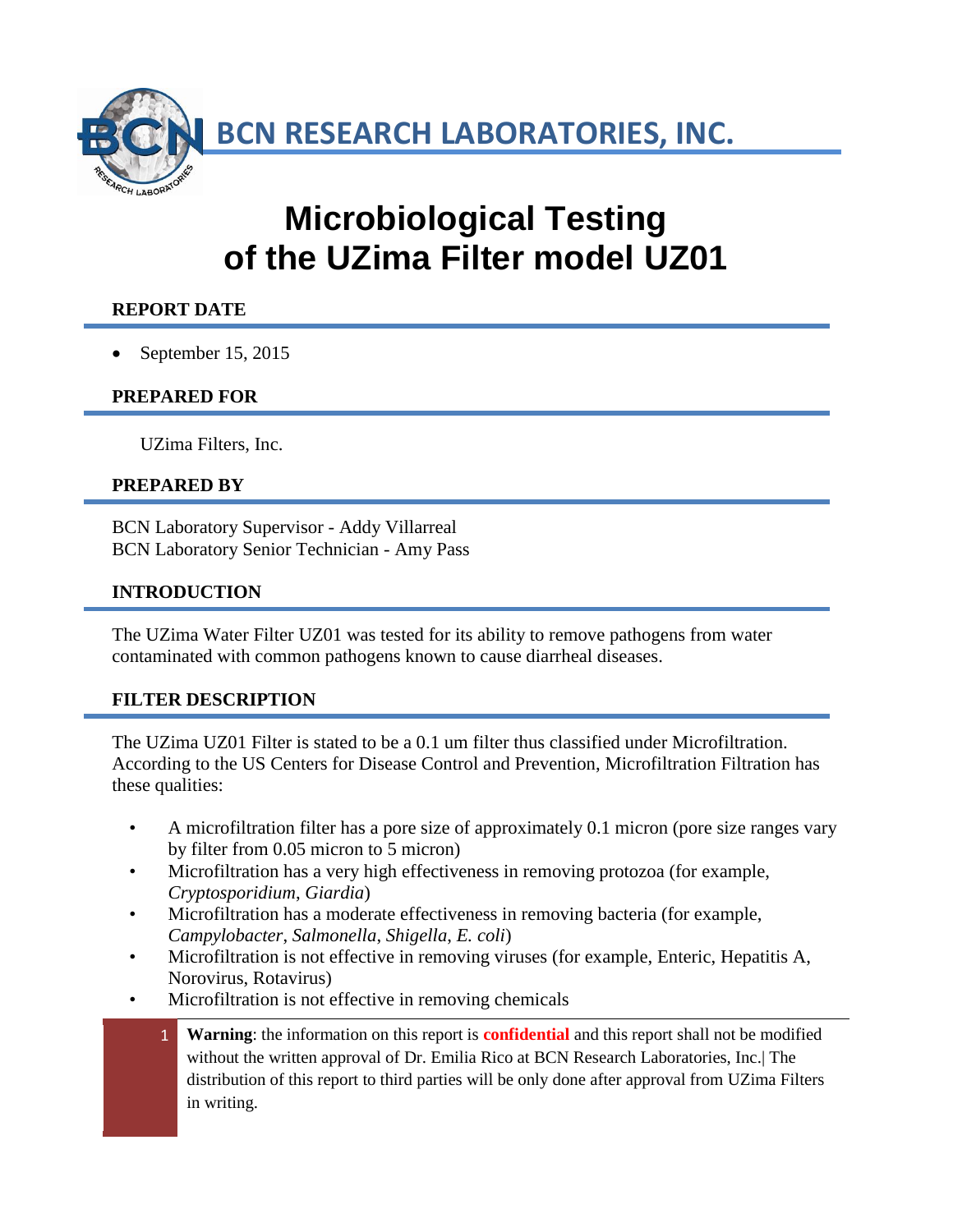#### **METHODOLOGY**

Three pathogens were used to test the filter: *Klebsiella pneumonia*e and *Enterobacter* sp. (commonly called fecal coliforms), and *E. coli*.

The pathogens tested have estimated sizes of:

*Klebsiella pneumoniae* - approximately 0.5 μm in width by 2 μm in length *Enterobacter sp***.** - approximately 0.6 to 1.0 μm in width by 1.2 to 3 μm in length *E. coli* - approximately 0.5 μm in width by 2 μm in length

Three different dilutions of the inoculum were made with each pathogen to create a High Concentration (average of 5,166,666 organisms per ml), a Medium Concentration (average of 21,666 organisms per ml), and a Low Concentration (average of 31 organisms per ml) dilution inoculum. Each sample was passed through the Uzima UZ01 filter by gravity feed and the filtrate collected. The filtrate was divided into two 300 ml samples and each was filtered through a 45 micron membrane filter. One membrane was transferred to M-FC broth (fecal coliforms) and the second was transferred to M-Coli Blue broth (*E. coli*). All plates were incubated at 35 C for 24 hours and then each plate was tested for bacterial growth. All tests were done in triplicate.

#### **Analysis Standards:**

US Environmental Protection Agency (EPA) goals for a microbiological reduction were used to assess filtration success. The EPA recommends a 6-log reduction for filters such as a Hollow Fiber Membrane filters. A 6-log reduction means lowering the number of microorganisms by 1,000,000-fold, that is, if the water to be filtered has 1,000,000 pathogenic microbes in it, a 6-log reduction would reduce the number of microorganisms to one.

#### **RESULTS**

Numerical results from tests are shown in Table 1. The UZ01 successfully reduced the presence of *E. coli* to undetectable levels in all samples. The UZ01 also successfully reduce the presence of fecal coliforms to undetectable levels in all samples except for one high concentration sample. In the high concentration sample with detectable levels of fecal coliforms, bacterial levels were successfully reduced by 99.9999%.

- 
- 2 **Warning**: the information on this report is **confidential** and this report shall not be modified without the written approval of Dr. Emilia Rico at BCN Research Laboratories, Inc.| The distribution of this report to third parties will be only done after approval from UZima Filters in writing.